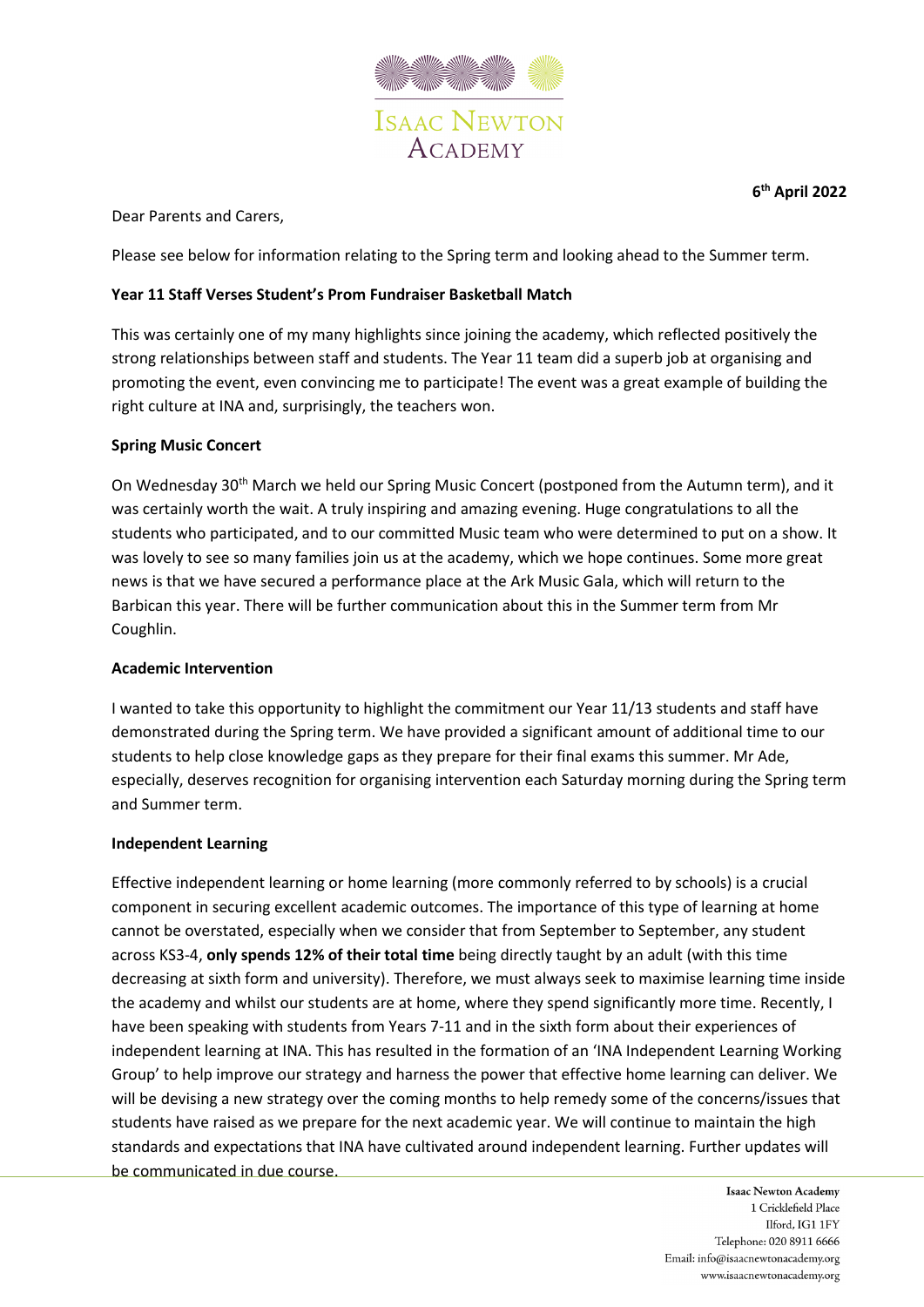

# **School Counsellors – Place2Be**

I am pleased to announce that both of our Place2Be counsellors are now working at the academy, which means we have a five-day provision for the first time at INA. If parents/carers seek more information about the services that Place2Be offers, please visi[t https://www.place2be.org.uk](https://www.place2be.org.uk/) or contact the academy to find out more information.

# **COVID-19 Key Control and Safety Measures**

We appreciate that the COVID-19 landscape is constantly evolving and that we are still experiencing the impact of the virus. Therefore, I must stress that we continue to be cautious and implement our control measures, as well as being prepared to move direction quickly to implement any additional measures that are necessary or following national guidance to schools. Below is a summary of the measures in operation for the Summer 1 term.

- PE kit will continue to be worn to the academy on days students have PE lessons.
- Maintain good hygiene for everyone by using hand sanitiser regularly. We encourage students to carry a pocket size hand sanitiser, as well as having stations around the academy.
- Maintain appropriate cleaning regimes i.e. regular cleaning in accordance with Government cleaning standards, with common touch points cleaned at least twice per day. We have continued with our additional cleaning across the two sites into this academic year.
- Keep occupied spaces well ventilated.
- Students can wear face coverings if they wish (note: this is something that will be reviewed for the Summer 2 term).
- We will respond with the outbreak management plan if a COVID-19 outbreak is reported by relevant authorities. This will trigger a change in our guidance and safety measures at INA. For example, it could trigger us stipulating face coverings need to be worn in certain areas, amongst other key measures.

We will communicate any updates received from the DFE and government over the Easter period before the Summer term begins.

### **Expectations for Educational Trips and Visits**

As more educational trips and visits are taking place, and will continue to do so, it is important that we are clear regarding our expectations in this area. This is especially important as for a long period trips/visits have been curtailed due to the pandemic. Below is a short summary of our expectations:

- All consent forms must be completed by the deadline shown on the letter.
- Academy rules regarding conduct and behaviour apply on all education trips and visits. Failure to meet our expectations will jeopardise future trips/visits.
- Students who are not permitted to attend a trip/visit for whatever reason must attend the academy as normal. Under no circumstances is a parent/carer allowed to take their child to the trip/visit location independently. If parents/carers refuse to send their child to the academy they will face attendance actions e.g. fines.
- All trips/visits will require students to wear full academy uniform unless stated otherwise.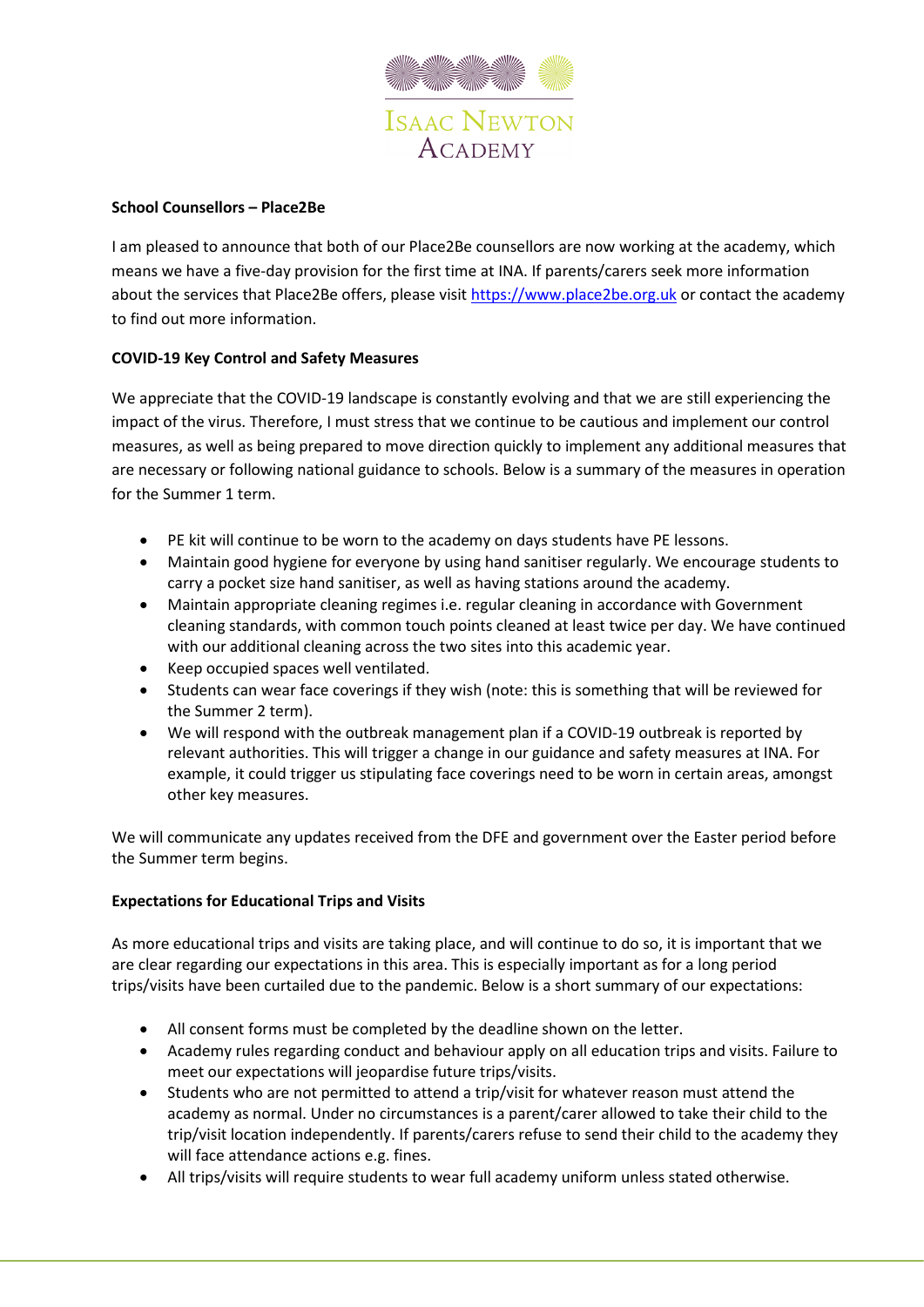

### **Student Attendance (Year to Date)**

Our attendance is still holding strong, and we end the Spring term with 95.5%. This is an impressive figure, especially considering the impact that COVD-19 has had this academic year, and when compared to the national secondary average for schools in the UK being 89.7%. A huge thank you to students and families for their grit and commitment to education.

- Y7 is 95.7%
- Y8 is 94.8%
- Y9 is 95.1%
- Y10 is 95.8%
- Y11 is 95.8%
- Y12 is 95.3%
- Y13 is 95.0%

Let's continue to demonstrate the highest levels of grit and resilience and work together to have as many of our students reach the **attendance target of 96% or higher.** 

#### **Student Punctuality**

We are currently reviewing our punctuality policy. This is because there are too many students displaying poor professionalism by arriving late to the academy in the morning. Punctuality is a key aspect of professionalism, and poor punctuality is something that will not be tolerated at INA or in the working world. It is especially concerning that during the Spring term, **only 466 students managed to have a 100%** punctuality success rate, **which means 660 students were late to the academy on one or more occasions**. Moreover, most of our students **live less than 0.5 miles** from the academy, which means unlike a lot of London students, their morning commute is not impacted by traffic or busses. Subsequently, this should lead to far higher rates of punctuality success. Punctuality to the academy in the mornings is the responsibility of legal guardians, as is attendance. Further information will be communicated to parents/carers and students regarding the changes to our punctuality policy. **Please ensure your child arrives to the academy and is in their year group line by 08.25am.** 

### **Uniform and Other Items**

We have previously communicated the importance of students **modelling professionalism through their appearance**. We expect students to be presentable and always wear their uniform with pride, including during their commute to and from the academy. Please see clarifications below:

- Academy shirts must be tucked in at all times.
- PE polo shirts must be tucked in at all times.
- 2x single small/plain gold or silver studs in each ear only (note: diamond earrings, hoops etc. are prohibited).
- 1x single small/plain gold or silver nose stud only (note: as above).
- Coats or any other outdoor garments are to be taken off before entry into the academy building.
- Any prohibited items will be confiscated and taken to reception for collection by a parent/carer.